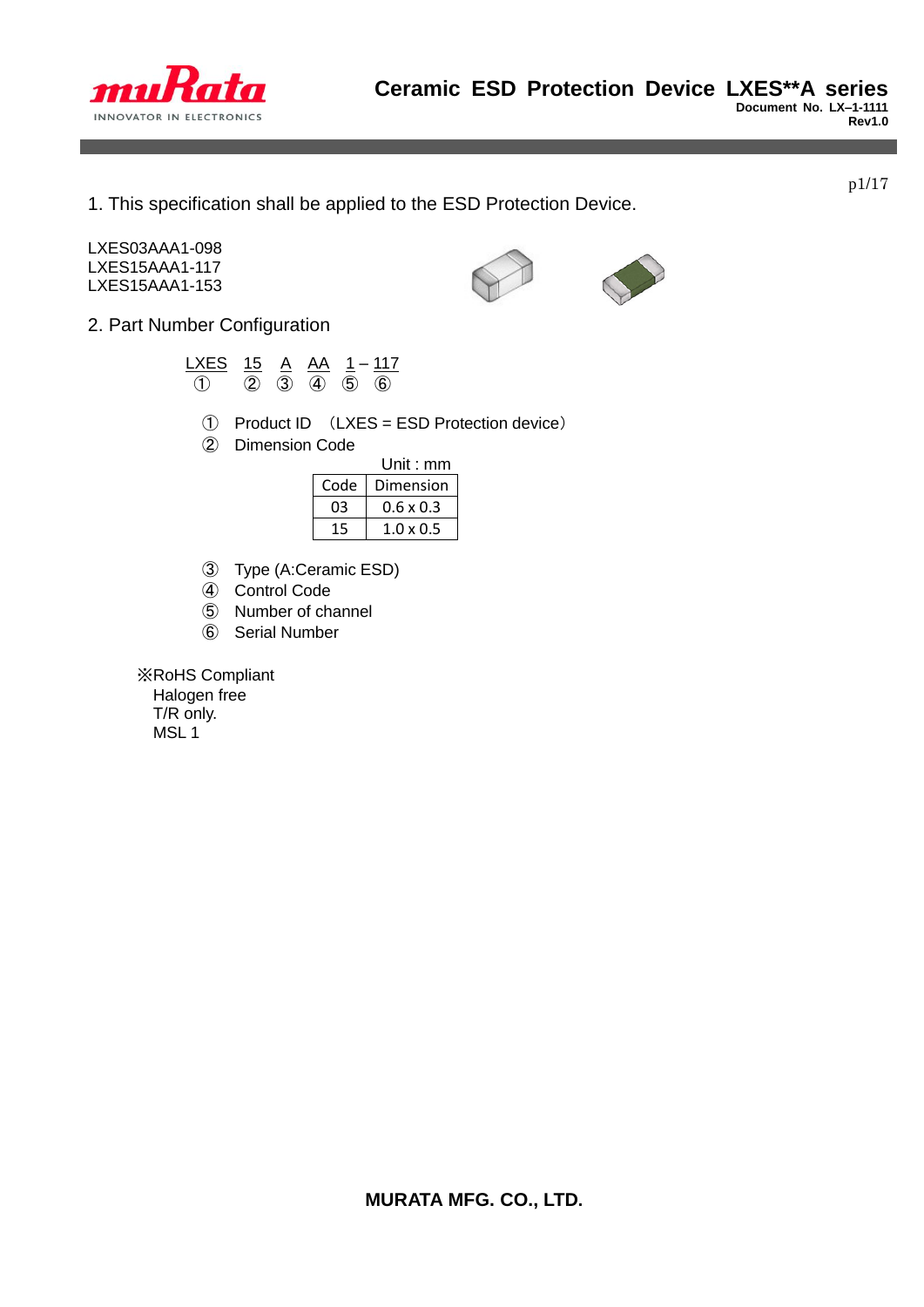# 3. CONSTRUCTION, DIMENSIONS

### 3 - 1 DIMENSIONS



| 単位 |  | mm |
|----|--|----|
|----|--|----|

| Size | w |                                                                         |  |  |  |
|------|---|-------------------------------------------------------------------------|--|--|--|
| 0603 |   | $0.60\pm0.03$   $0.30\pm0.03$   0.33 max   0.15 $\pm0.05$   0.20 min    |  |  |  |
| 1005 |   | $1.00\pm0.05$   0.50 $\pm$ 0.05   0.33 max   0.20 $\pm$ 0.10   0.40 min |  |  |  |

3 - 2 Circuit Diagram



 TERMINAL CONFIGURATION This device is bi-directional.

3 - 3 Product Weight

| P/N            | Weight [mg] |
|----------------|-------------|
| LXES03AAA1-098 | 0.2         |
| LXES15AAA1-117 | 0.5         |
| LXES15AAA1-153 |             |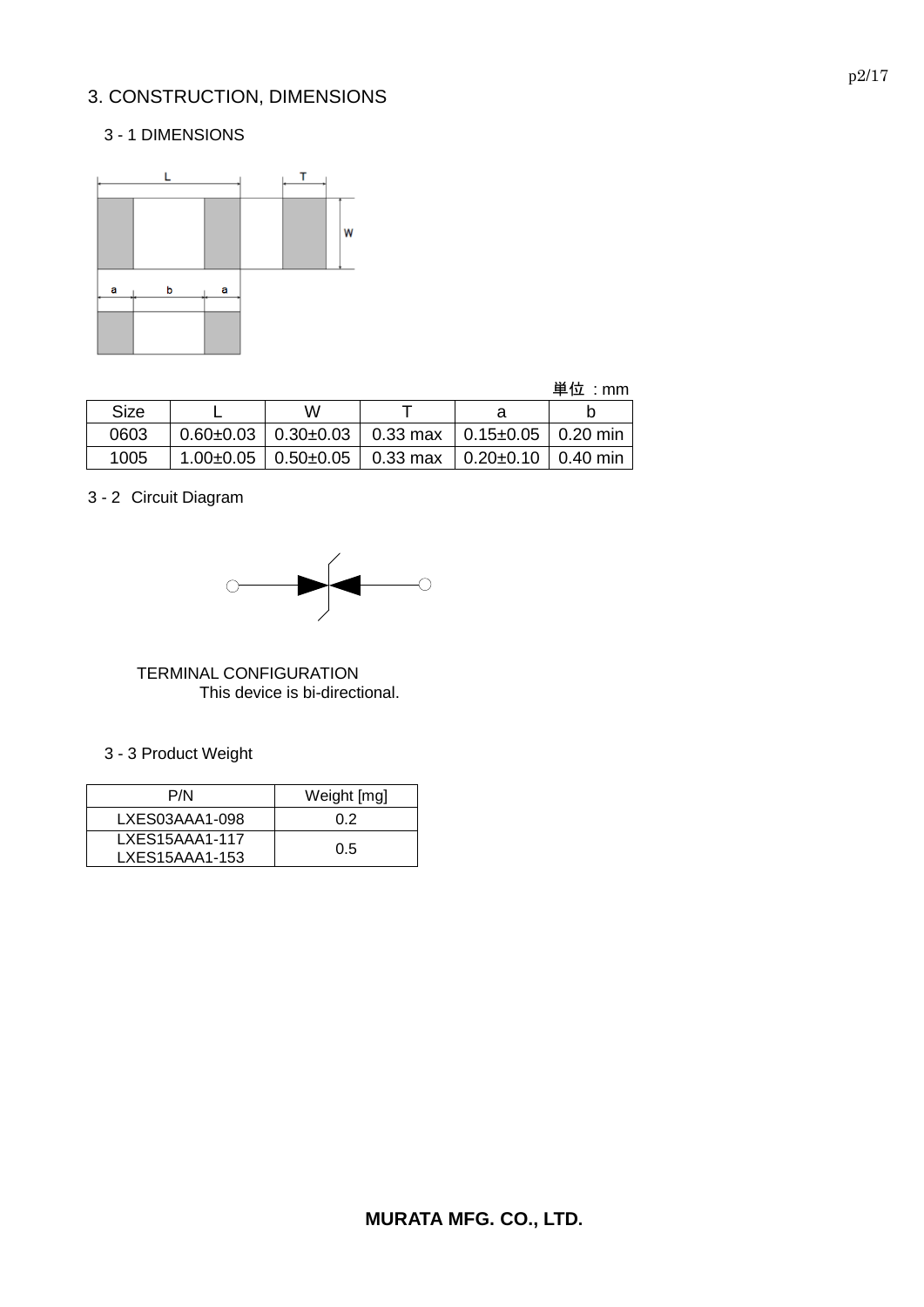### 4. CHARACTERISTICS

### 4 - 1 - 1 Ratings (LXES15AAA1-117/LXES03AAA1-098)

| Parameter                    | Symbol | Ratings        | Jnits  |
|------------------------------|--------|----------------|--------|
| Rated Voltage                | V DC   |                |        |
| <b>Operating Temperature</b> | OP     | $-40$ to $+85$ | $\sim$ |
| Storage Temperature          | l STO  | $-40$ to $+85$ | $\sim$ |

### 4 - 1 - 2 Ratings (LXES15AAA1-153)

| Parameter                    | Symbol     | Ratings        | Units  |
|------------------------------|------------|----------------|--------|
| <b>Rated Voltage</b>         | V DC       |                |        |
| <b>Operating Temperature</b> | l OP       | $-40$ to $+85$ | $\sim$ |
| Storage Temperature          | <b>STO</b> | $-40$ to $+85$ |        |

### 4 - 2 Electrical Characteristics (T=25 deg.C)

| Chip       | Part No.              | Capacitance   | <b>ESD</b><br>IEC 61000-4-2<br>(Air) | <b>ESD</b><br>IEC 61000-4-2<br>(Contact) |
|------------|-----------------------|---------------|--------------------------------------|------------------------------------------|
| size       | Symbol                | С             | $\blacksquare$                       |                                          |
| $[$ mm $]$ | Unit                  | [pF]          | kV                                   | kV                                       |
|            | <b>Test condition</b> | 1MHz Vbias=0V |                                      |                                          |
| 0603       | LXES03AAA1-098        | $0.05$ typ    | ±15                                  | ±15                                      |
|            | LXES15AAA1-117        | $0.05$ typ    | ±15                                  | ±15                                      |
| 1005       | LXES15AAA1-153        | $0.05$ typ    | ±15                                  | ±15                                      |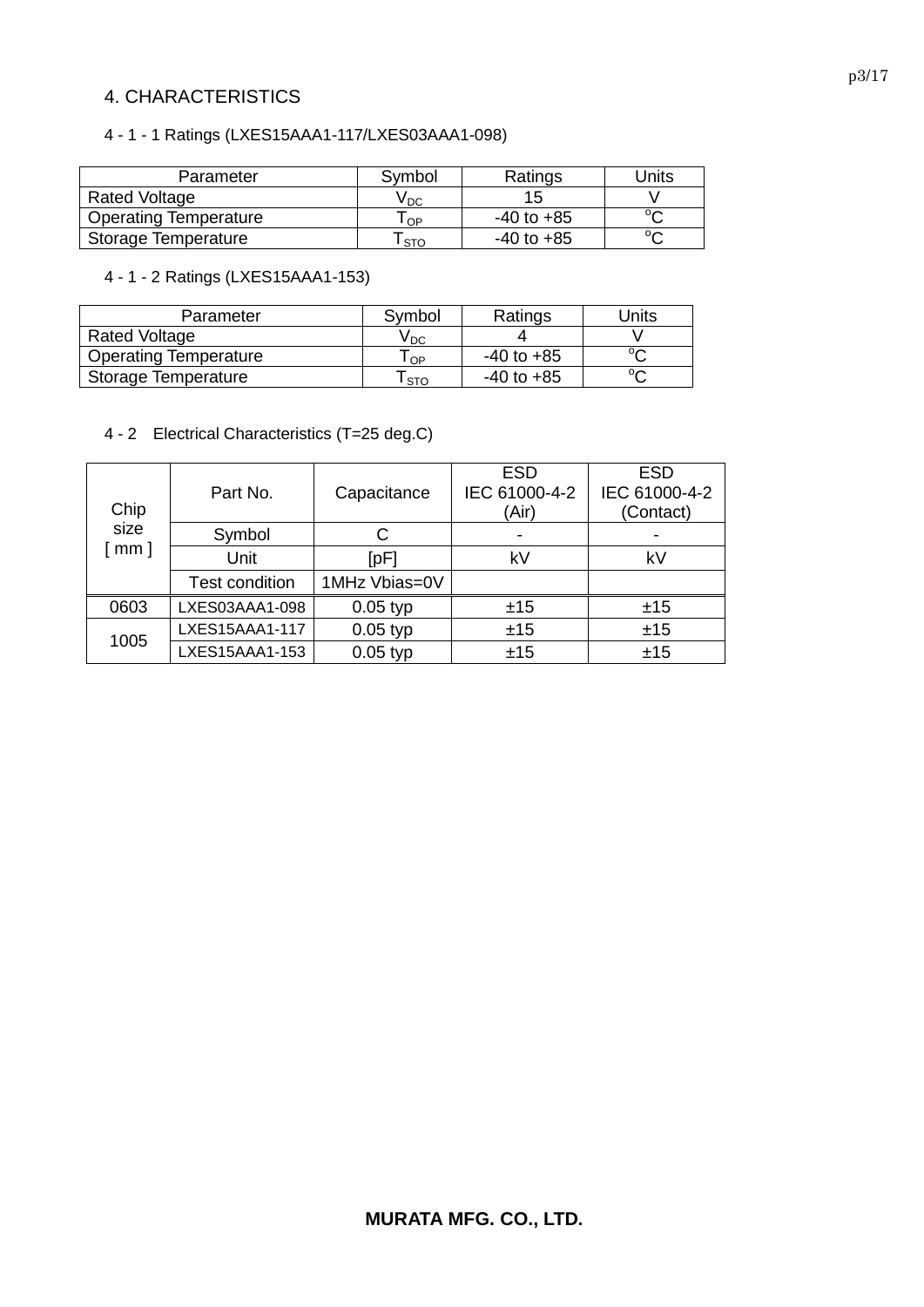### 4 - 3 Typical Characteristic

### LXES03AAA1-098



**ESD Waveform (IEC61000-4-2:8kV Contact) Voltage – Capacitance Characteristic** 







ESD Waveform (IEC61000-4-2:8kV Contact) Voltage – Capacitance Characteristic



0.08  $0.1$ 







ESD Waveform (IEC61000-4-2:8kV Contact) Voltage – Capacitance Characteristic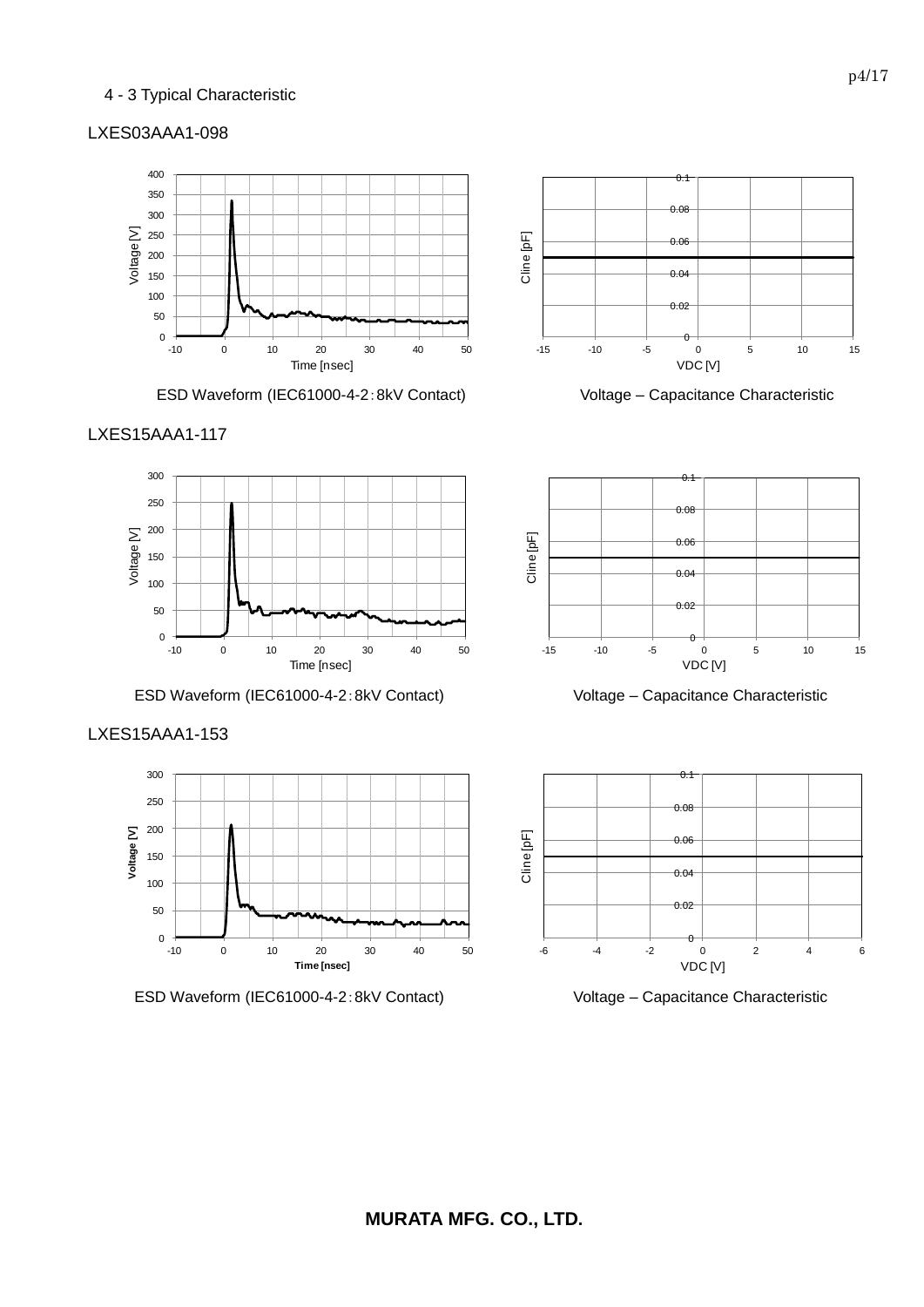# 5. Reliability Test

| No. | Items                                                                                        | Specifications                                                                                                     | <b>Test Methods</b>                                                                                                                                                                                                                                                                                                                                                                                                    | Number | Result<br>(Fail) |
|-----|----------------------------------------------------------------------------------------------|--------------------------------------------------------------------------------------------------------------------|------------------------------------------------------------------------------------------------------------------------------------------------------------------------------------------------------------------------------------------------------------------------------------------------------------------------------------------------------------------------------------------------------------------------|--------|------------------|
| 1   | <b>Vibration Resistance</b>                                                                  | No severe damages<br>Satisfy<br>dimension<br>specifications                                                        | Solder specimens on the testing jig (glass fluorine<br>boards) shown in appended Fig.1 by a Pb free solder.<br>The soldering shall be done either by iron or reflow and<br>be conducted with care so that the soldering is uniform<br>and free of defect such as by heat shock.<br>Frequency : 10~2000 Hz<br>Acceleration: 196 m/s2<br>Direction<br>$:$ X, Y, Z 3 axis<br>: 2 h on each direction Total 6 h.<br>Period | 22     | G<br>(0)         |
| 2   | Shock                                                                                        |                                                                                                                    | Solder specimens on the testing jig (glass fluorine<br>boards) shown in appended Fig.1 by a Pb free solder.<br>The soldering shall be done either by iron or reflow and<br>be conducted with care so that the soldering is uniform<br>and free of defect such as by heat shock<br>Acceleration : 14,700 m/s2<br>$: 0.3 \, \text{ms}$ .<br>Period<br>Cycle<br>$: 3 \times$                                              | 22     | G<br>(0)         |
| 3   | Deflection                                                                                   |                                                                                                                    | Solder specimens on the testing jig (glass epoxy boards)<br>shown in appended Fig.2 by a Pb free solder. The<br>soldering shall be done either by iron or reflow and be<br>conducted with care so that the soldering is uniform and<br>free of defect such as by heat shock.<br>No damage with 1.6mm deflection                                                                                                        | 22     | G<br>(0)         |
| 4   | Soldering strength<br>(Push Strength)                                                        | LXES03A series<br>2N Minimum<br>LXES15A series<br><b>3N Minimum</b>                                                | Solder specimens onto test jig shown below. Apply<br>pushing force at 0.5mm/s until electrode pads are peeled<br>off or ceramics are broken. Pushing force is applied to<br>longitudinal direction.<br><b>Pushing Direction</b><br>Specimen<br>Jig                                                                                                                                                                     | 22     | G<br>(0)         |
| 5   | Solderability of Termination                                                                 | 75% of the<br>terminations is to be<br>soldered evenly and<br>continuously.                                        | Immerse specimens first an ethanol solution of rosin,<br>then in a Pb free solder solution for $3\pm0.5$ sec. at<br>245±5 °C.<br>Preheat<br>: 150 °C, 60 sec.<br>Solder Paste: Sn-3.0Ag-0.5Cu<br>Flux: Solution of ethanol and rosin<br>(25 % rosin in weight proportion)                                                                                                                                              | 22     | G<br>(0)         |
| 6   | Appearance<br>Resistance<br>to Soldering<br>Heat<br>(Reflow)<br>Electrical<br>specifications | No<br>severe damages<br>Satisfy specifications<br>listed in paragraph<br>4-2 over operational<br>temperature range | Preheat Temperature<br>$:$ 150-180 °C<br>Preheat Period<br>$: 90 + (-30 s)$<br>: 220 $^{\circ}$ C<br><b>High Temperature</b><br>High Temp. Period<br>$:30 + (-10 s)$<br>Peak Temperature<br>: 260+5/-0 $°C$<br>Specimens are soldered twice with the above condition,<br>and then kept in room condition for 24 h before<br>measurements.                                                                              | 22     | G<br>(0)         |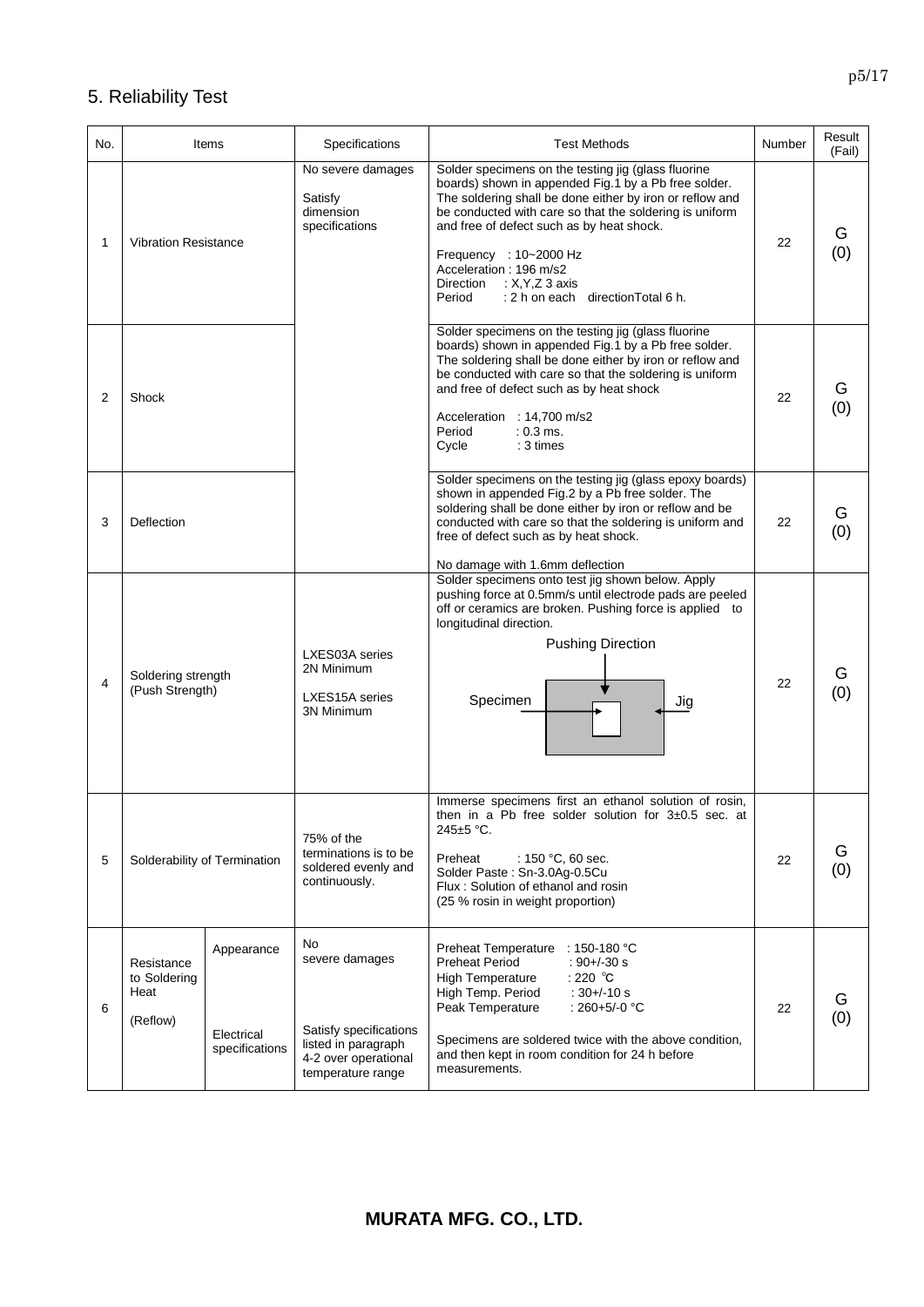| No.            | Items                         |                                  | Specifications                                                                             |                                                                                                      | <b>Test Methods</b>                                                                                                                                                                                                 |                                                                                                                                                                               | Number | Result<br>(Fail) |
|----------------|-------------------------------|----------------------------------|--------------------------------------------------------------------------------------------|------------------------------------------------------------------------------------------------------|---------------------------------------------------------------------------------------------------------------------------------------------------------------------------------------------------------------------|-------------------------------------------------------------------------------------------------------------------------------------------------------------------------------|--------|------------------|
| $\overline{7}$ | High Temp.<br>Exposure        | Appeara<br>nce                   | No severe damages                                                                          | Temperature<br>Period                                                                                | Room Condition: 2 ~ 24 h                                                                                                                                                                                            | : 85+2/-0 °C<br>: 1000+48/-0 h                                                                                                                                                | 22     | G<br>(0)         |
| 8              | Temperature<br>Cycle          | Electrical<br>Specifica<br>tions | Satisfy specifications listed in<br>paragraph 4-2 over<br>operational temperature<br>range | Step<br>1<br>2                                                                                       | Set the specimens to the<br>according to the temperatures<br>and time shown in the following<br>temperature, then measure.<br>Temp( $°C$ )<br>Min.<br>Operating<br>Temp.+0/-3<br>Max.<br>Operating<br>Temp. $+3/-0$ | supporting jig in the same manner<br>and under the same conditions as<br>Fig.1 and conduct the 100 cycles<br>table. Set it for 2 to 24 h at room<br>Time(min)<br>30±3<br>30±3 | 22     | G<br>(0)         |
| 9              | Humidity<br>(Steady<br>State) |                                  |                                                                                            | Temperature: 85±2 °C<br>Humidity: 80~90 %RH<br>Period: 1000+48/-0 h<br>Room Condition: $2 \sim 24$ h |                                                                                                                                                                                                                     |                                                                                                                                                                               | 22     | G<br>(0)         |
| 10             | Low Temp.<br>Exposure         |                                  |                                                                                            |                                                                                                      | Temperature: -40±2 °C<br>Period: 1000+48/-0 h<br>Room Condition: $2 \sim 24$ h                                                                                                                                      |                                                                                                                                                                               | 22     | G<br>(0)         |

Fig. 1 Reference Land Pattern



|             |      |     | <b>UIIII.IIIII</b> |
|-------------|------|-----|--------------------|
| <b>Size</b> | а    |     |                    |
| 0603        | 0.25 | 0.8 | 0.3                |
| 1005        |      |     | 0.5                |

Notes : this land layout is for reference purpose only.

p6/17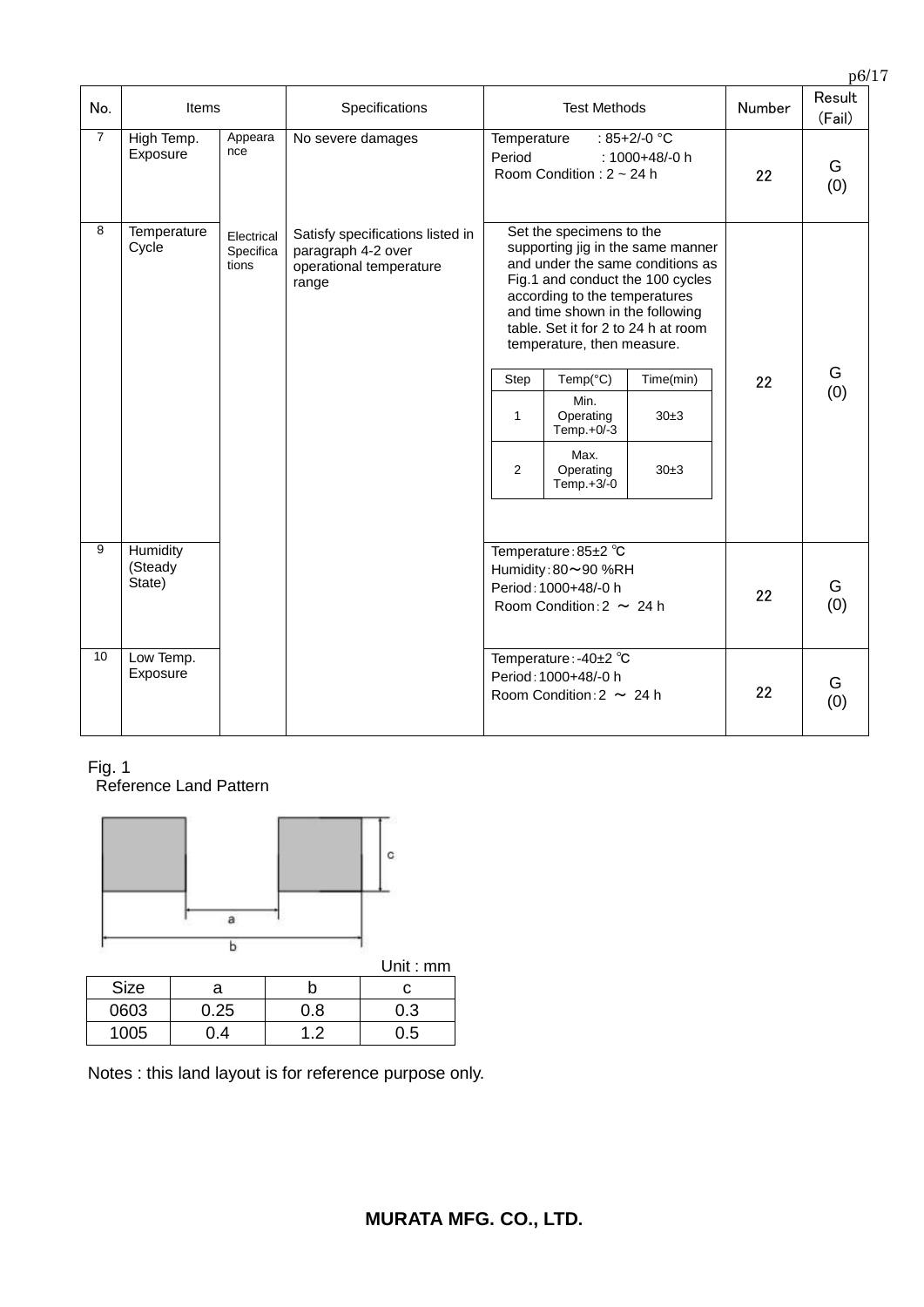



**Mounted situation** 



Test method

(Unit : mm)

(Unit : mm)

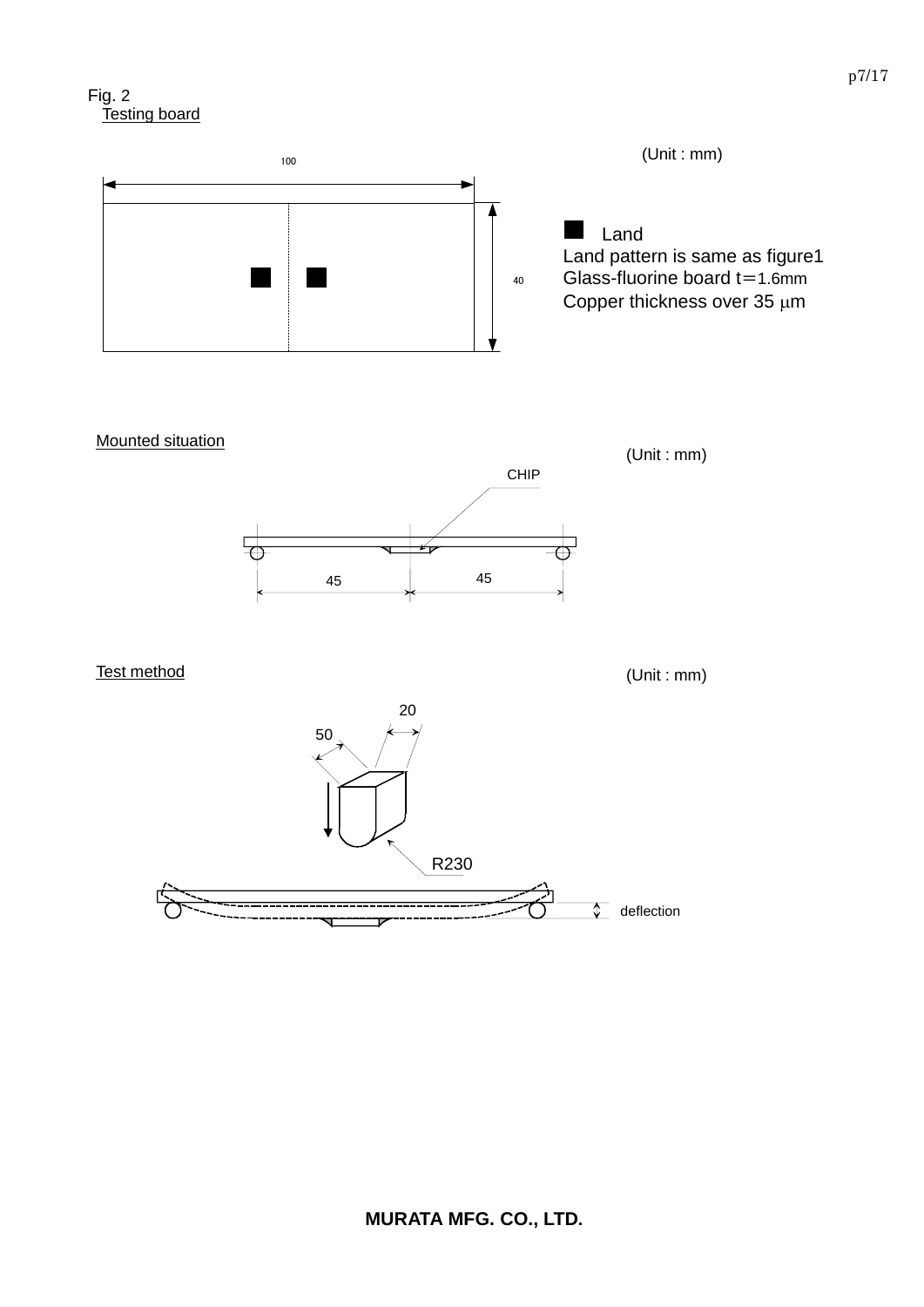# 6. Tape and Reel Packing

# (1) LXES03A series

# 1)Dimensions of Tape



|        |        |        |           |                  |                  |                  |                |                  | mm<br>Uniti        |
|--------|--------|--------|-----------|------------------|------------------|------------------|----------------|------------------|--------------------|
| Symbol | -      | W      |           |                  |                  | ີ                |                |                  |                    |
| Size   | (0.67) | (0.37) | $0.5$ max | $2.00 + / -0.05$ | $4.00 + (-0.10)$ | $3.50 + (-0.05)$ | $.75 + (-0.1)$ | $8.00 + / -0.30$ | 1.55+/-0.05<br>ወ 1 |

- (2) LXES15A series
- 2) Dimensions of Reel



|        |        |        |           |                  |                  |                  |                 |                  | UNIL . MIN               |
|--------|--------|--------|-----------|------------------|------------------|------------------|-----------------|------------------|--------------------------|
| Symbol |        | w      |           |                  |                  |                  |                 |                  |                          |
| Size   | (1.12) | (0.62) | $0.5$ max | $2.00 + (-0.05)$ | $4.00 + (-0.10)$ | $3.50 + (-0.05)$ | $1.75 + (-0.1)$ | $8.00 + / -0.30$ | $.55 + / -0.05$<br>:დ. 1 |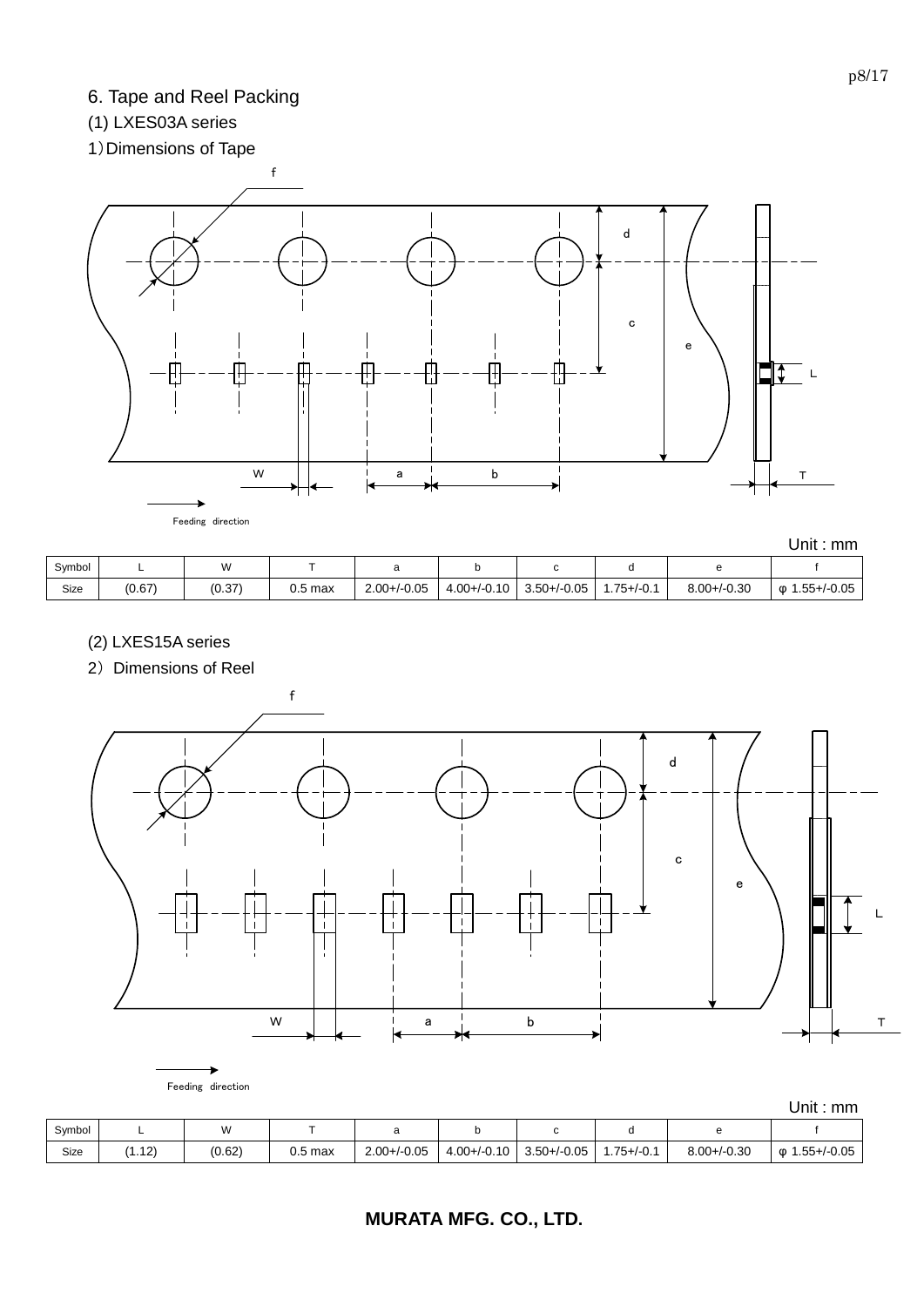# (3) Dimensions of Reel



# (4) Packaging

| P/N              | pcs / reel |
|------------------|------------|
| LXES03AAA1-098   | 15,000     |
| $LXES15AAA1-117$ | 10,000     |
| LXES15AAA1-153   |            |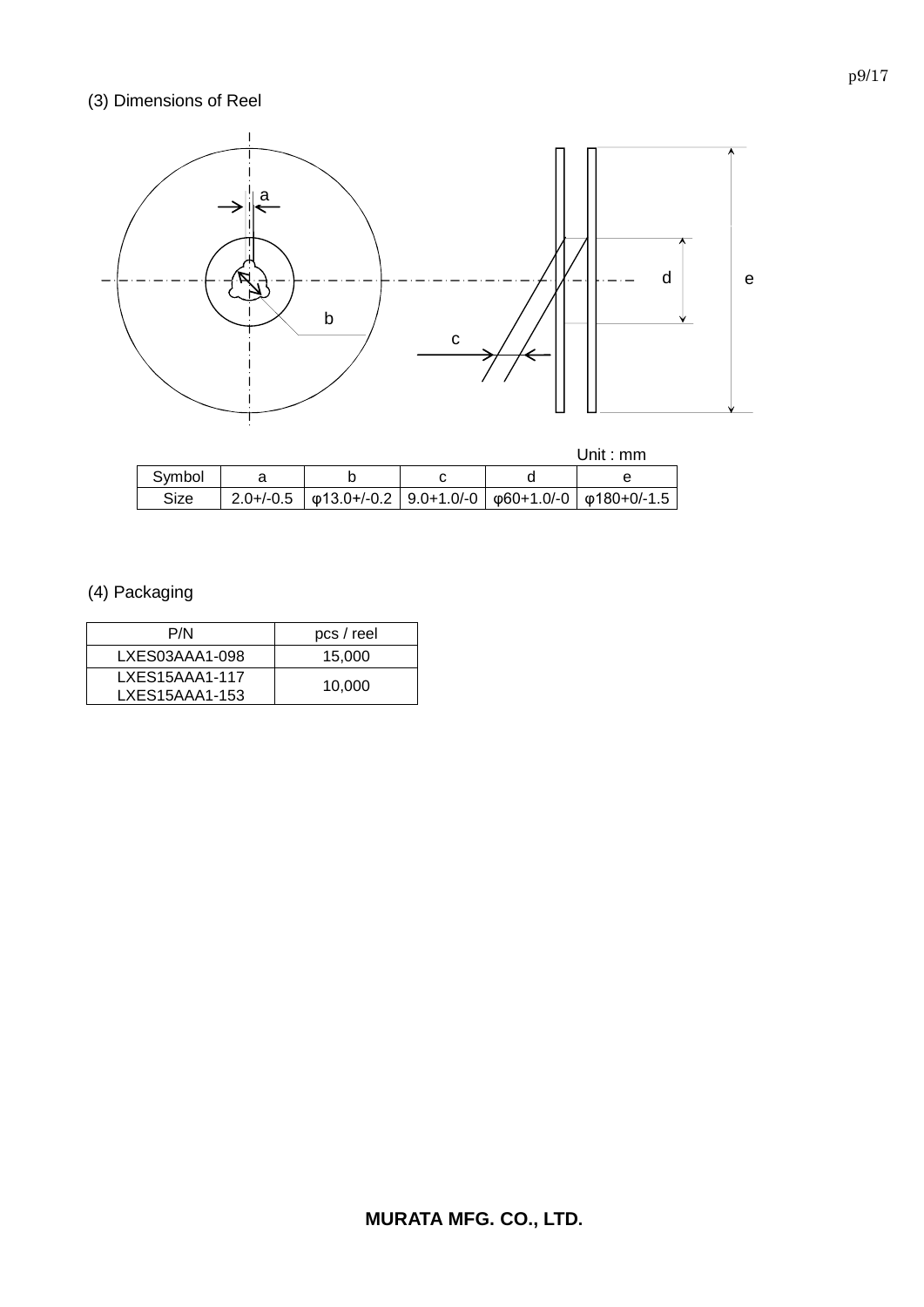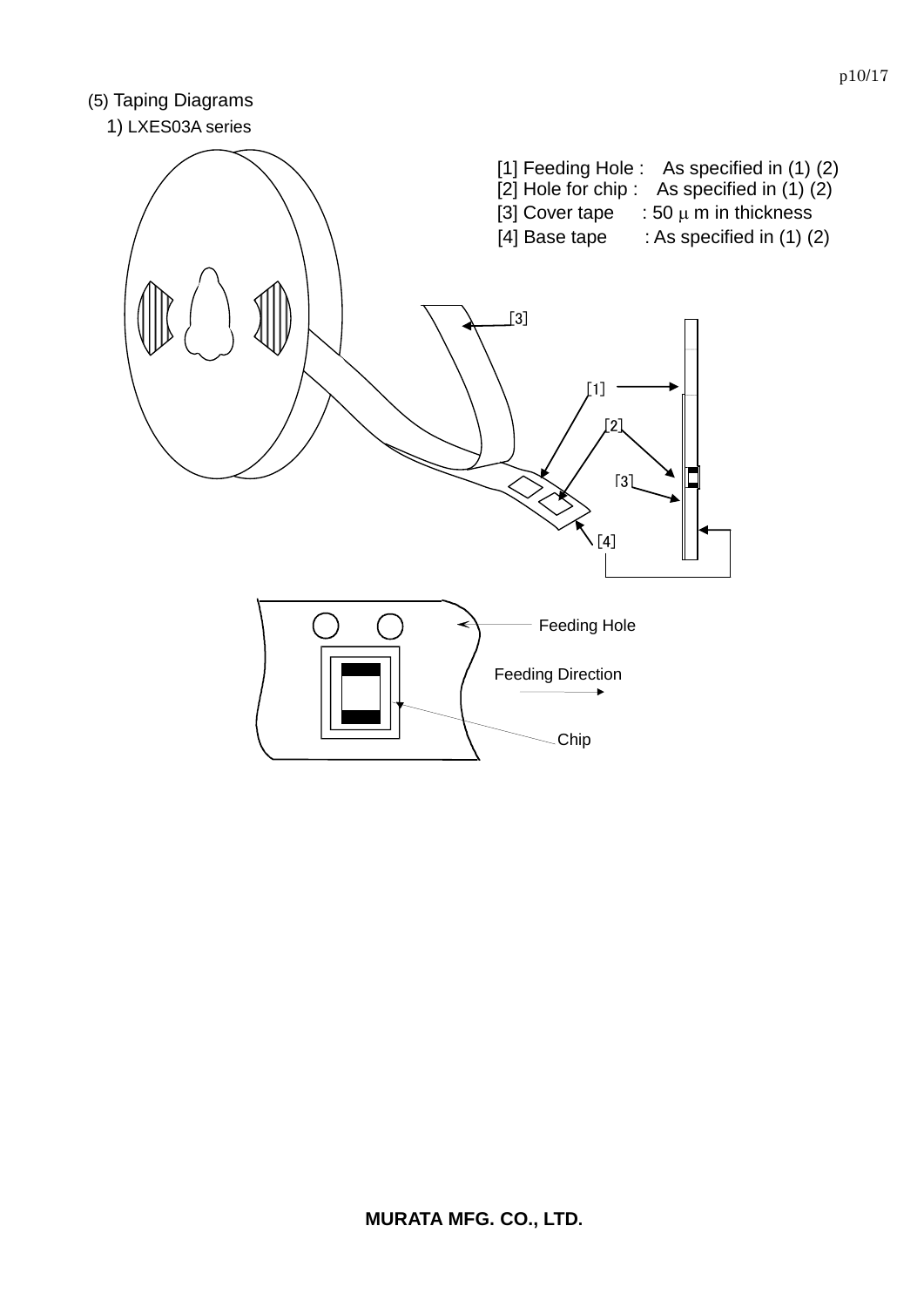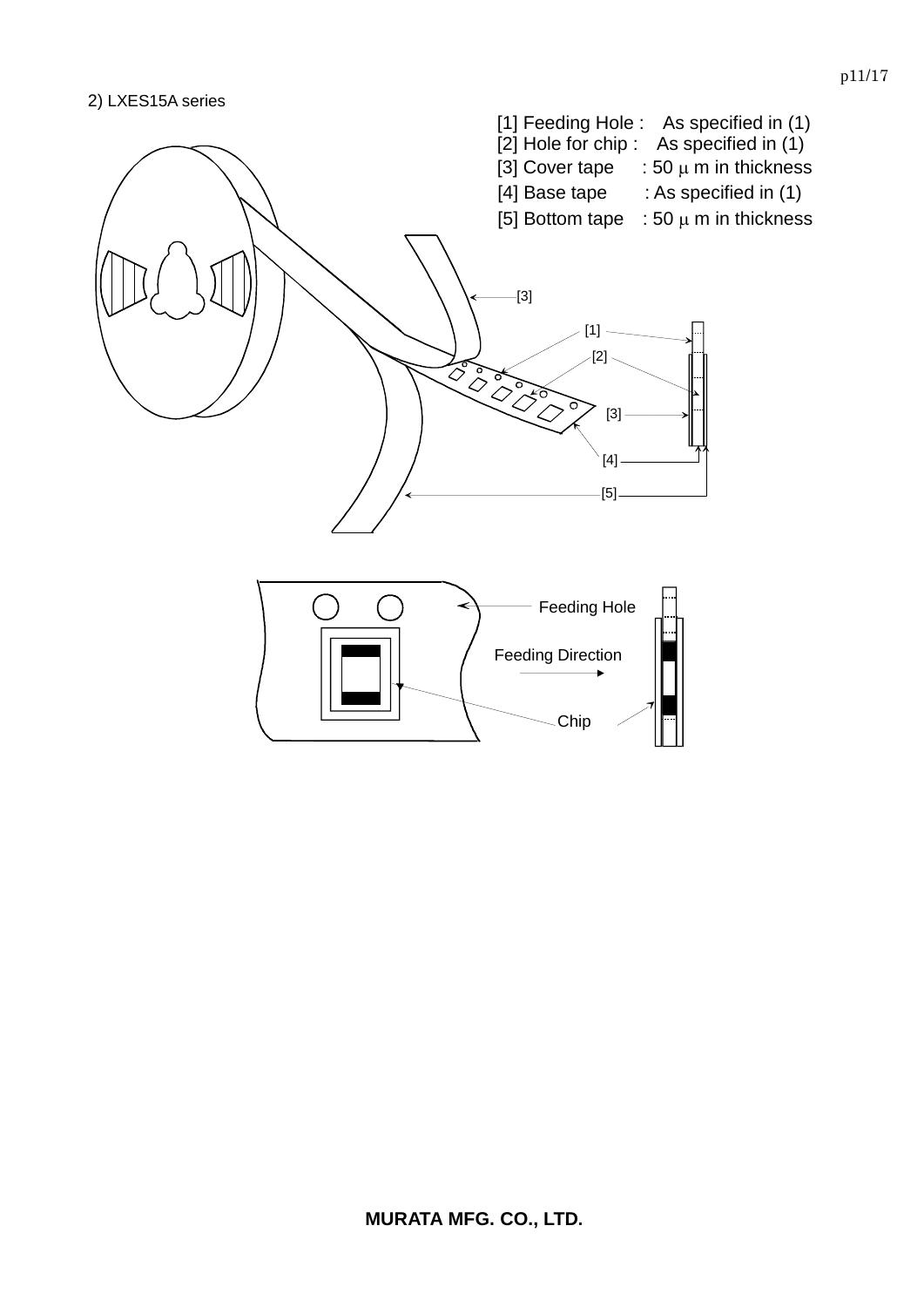### (6) Leader and Tail tape



- (7) The tape for chips are wound clockwise, the feeding holes to the right side as the tape is pulled toward the user.
- (8) Material : Base tape ...... Paper Reel ....... Plastic Base tape, Reel and Top tape have an anti-ESD function.
- (9) Peeling of force : 0.1~1.0 N in the direction of peeling as shown below.

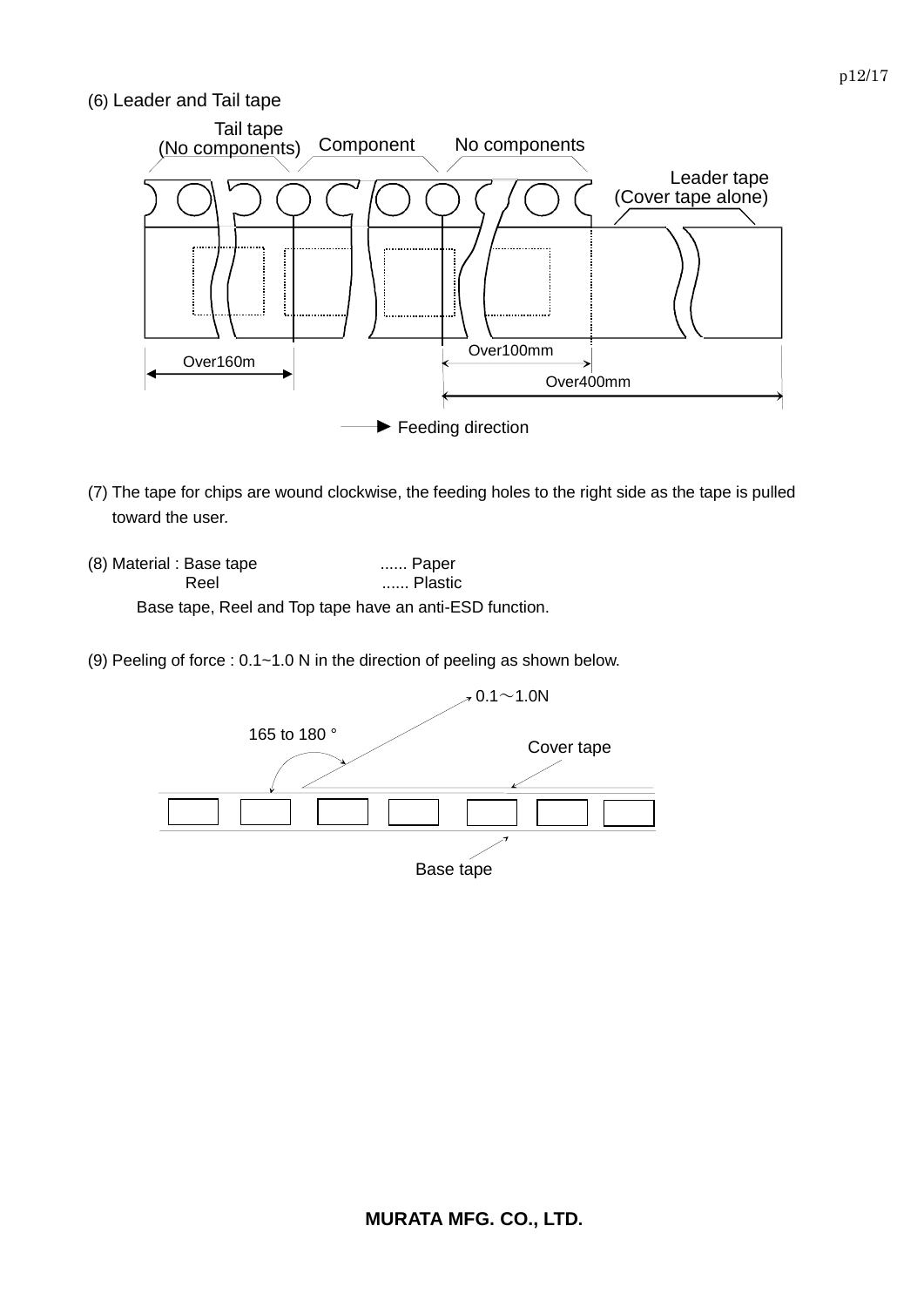# **NOTICE**

# **1. Storage Conditions:**

To avoid damaging the solderability of the external electrodes, be sure to observe the following points.

- Store products where the ambient temperature is 15 to 35 °C and humidity 45 to 75% RH. (Packing materials, In particular, may be deformed at the temperature over 40 °C.).
- Store products in non corrosive gas  $(Cl_2, NH_3, SO_2, No_x, etc.).$
- Stored products should be used within 6 months of receipt. Solderability should be verified if this period is exceeded.

This product is applicable to MSL1 (Based on IPC/JEDEC J-STD-020)

# **2. Handling Conditions:**

Be careful in handling or transporting products because excessive stress or mechanical shock may break products due to the nature of ceramics structure.

Handle with care if products may have cracks or damages on their terminals, the characteristics of products may change. Do not touch products with bear hands that may result in poor solderability.

### **3. Standard PCB Design (Land Pattern and Dimensions):**

All the ground terminals should be connected to the ground patterns. Furthermore, the ground pattern should be provided between IN and OUT terminals. Please refer to the specifications for the standard land dimensions.

The recommended land pattern and dimensions is as Murata's standard. The characteristics of products may vary depending on the pattern drawing method, grounding method, land dimensions, land forming method of the NC terminals and the PCB material and thickness. Therefore, be sure to verify the characteristics in the actual set. When using non-standard lands, contact Murata beforehand.

### **4. Notice for Chip Placer:**

When placing products on the PCB, products may be stressed and broken by uneven forces from a worn-out chucking locating claw or a suction nozzle. To prevent products from damages, be sure to follow the specifications for the maintenance of the chip placer being used. For the positioning of products on the PCB, be aware that mechanical chucking may damage products.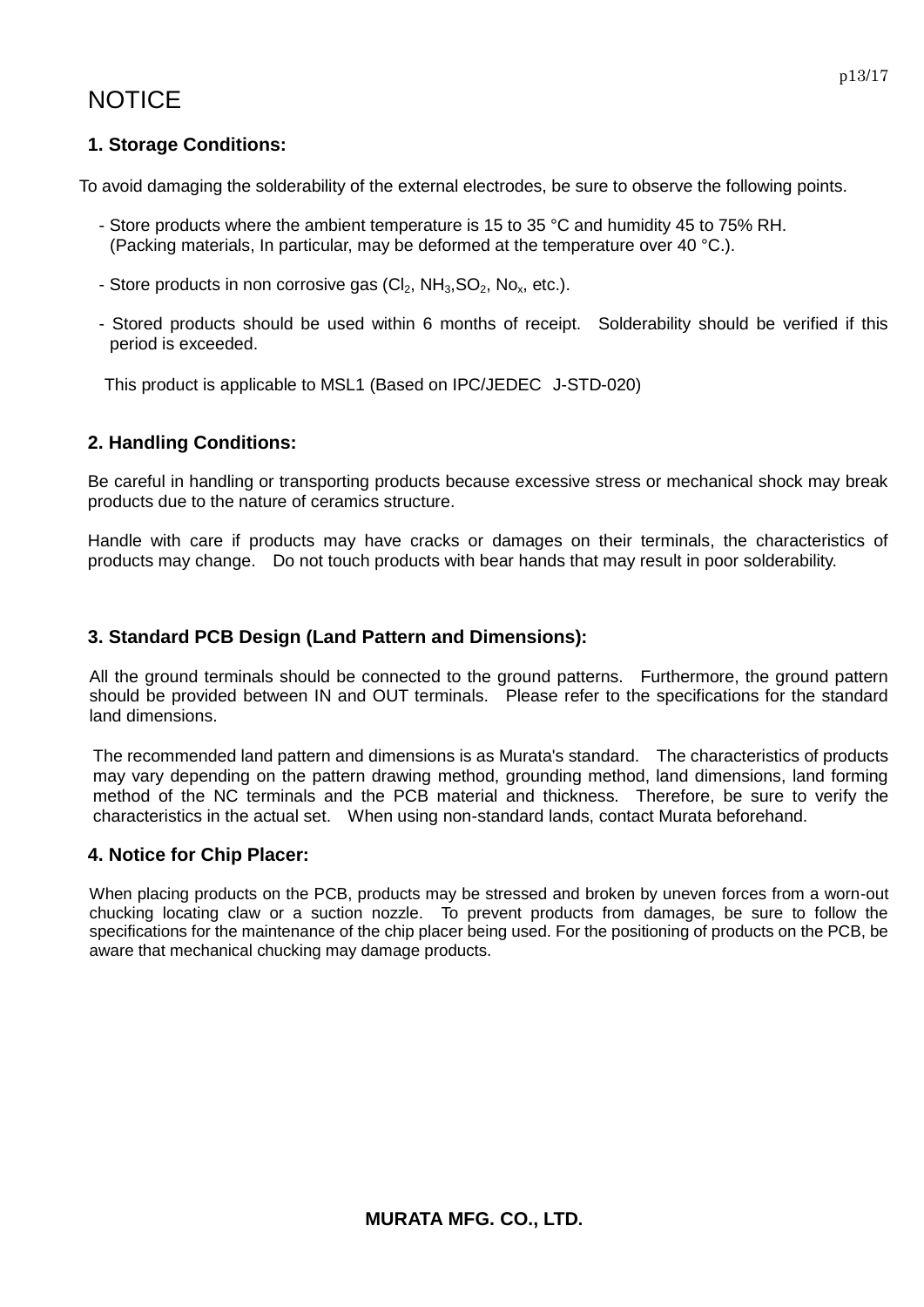### **5. Soldering Conditions:**

Carefully perform preheating so that the temperature difference  $(\Delta T)$  between the solder and products surface should be in the following range. When products are immersed in solvent after mounting, pay special attention to maintain the temperature difference within 100 °C. Soldering must be carried out by the above mentioned conditions to prevent products from damage. Contact Murata before use if concerning other soldering conditions.

| <b>Soldering method</b> | <b>Temperature</b>  |
|-------------------------|---------------------|
| Soldering iron method   | $\Delta T$ <=130 °C |
| Reflow method           |                     |

- Soldering iron method conditions are indicated below.

| Kind of iron Item       | Ceramics heater    |
|-------------------------|--------------------|
| Soldering iron wattage  | $\leq$ 18 W        |
| Temperature of iron-tip | $\epsilon$ =350 °C |
| Iron contact time       | within 3 sec       |

- Diameter of iron-tip :  $\phi$ 3.0 mm max.

- Do not allow the iron-tip to directly touch the ceramic element.



### **Reflow soldering standard conditions (Example)**

Use rosin type flux or weakly active flux with a chlorine content of 0.2 wt % or less.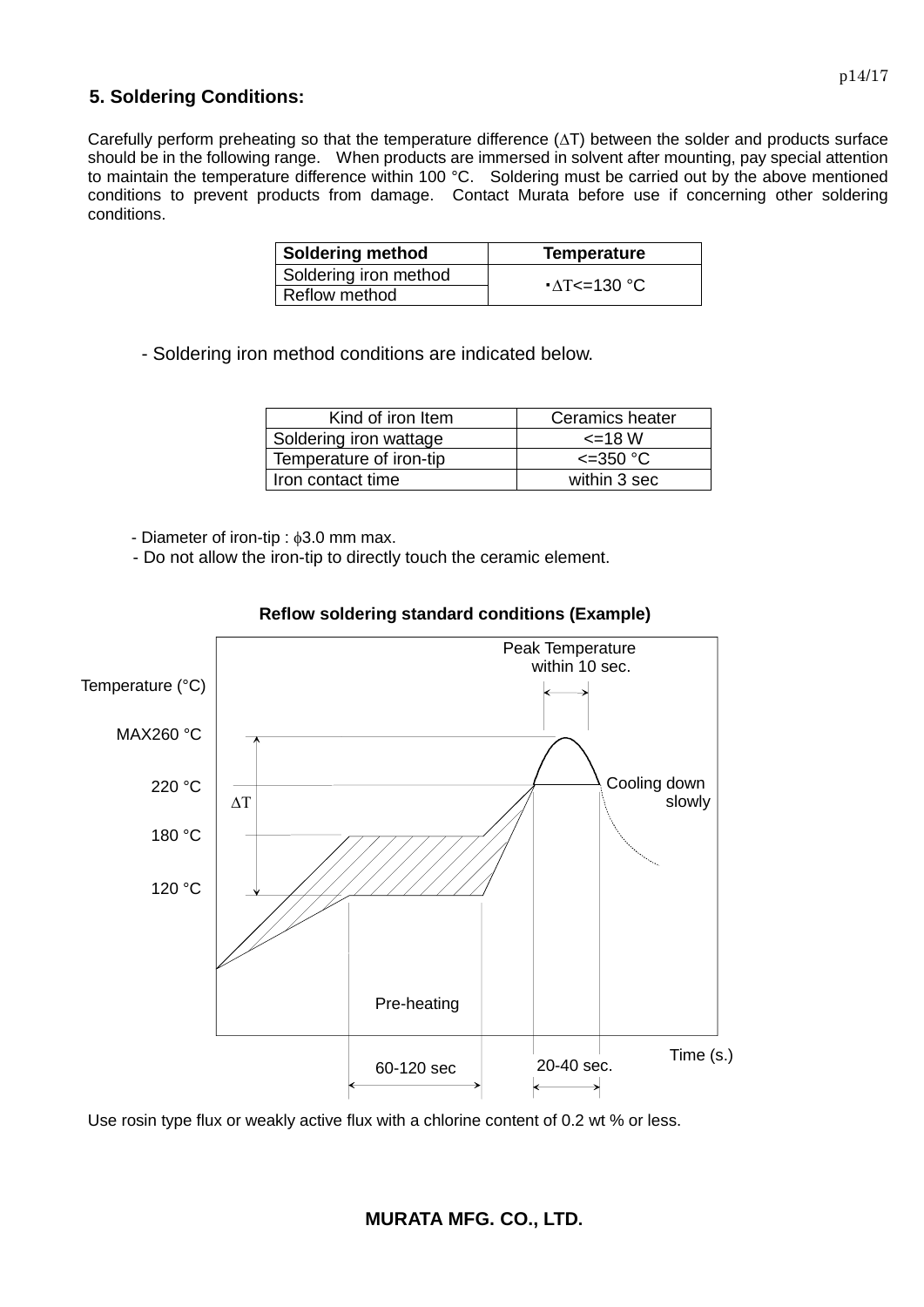Amount of Solder Paste:

- Ensure that solder is applied smoothly to a minimum height of 0.2 to 0.5 mm at the end surface of the external electrodes. If too much or little solder is applied, there is high possibility that the mechanical strength will be insufficient, creating the variation of characteristics.

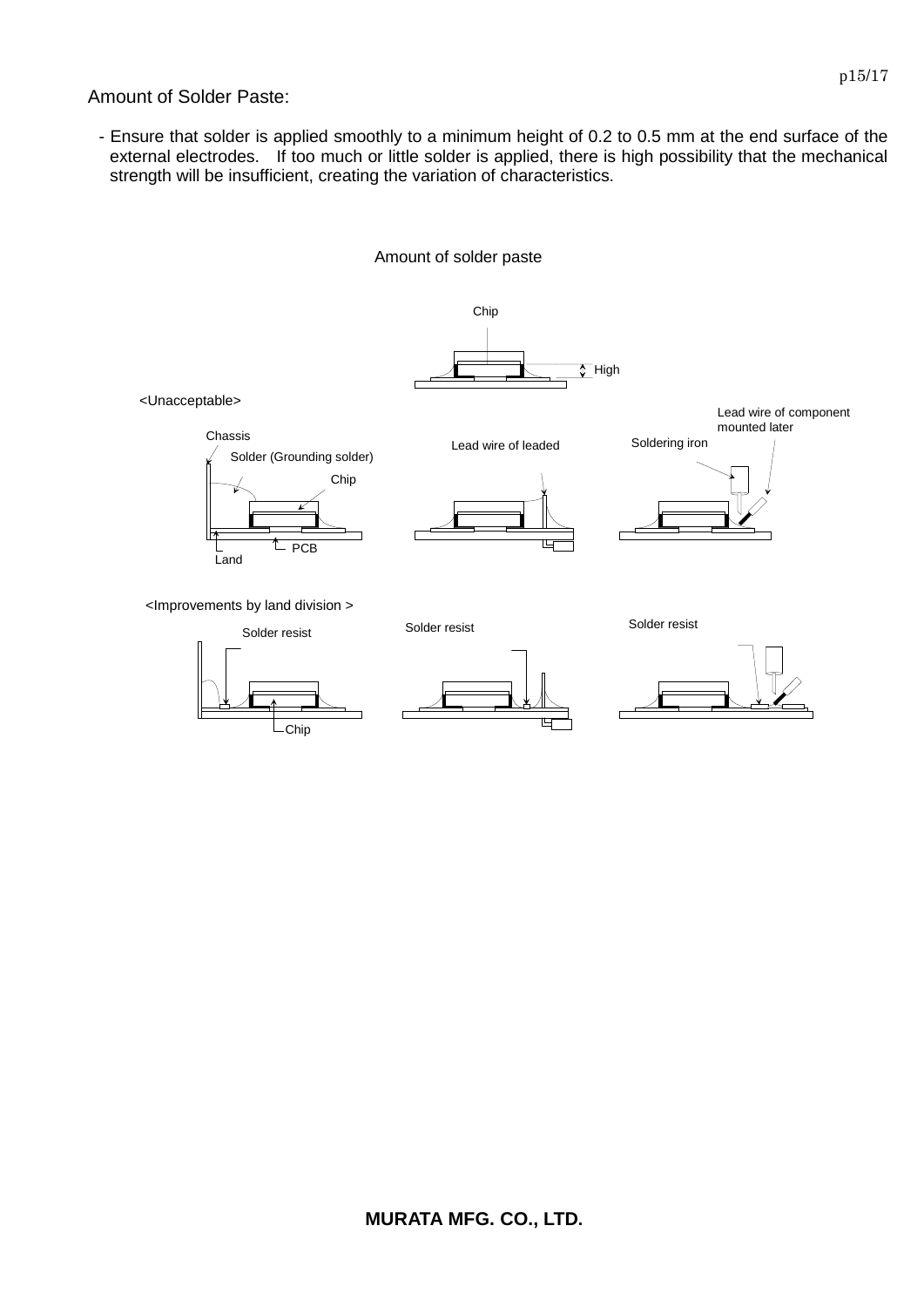### **6. Cleaning Conditions:**

Any cleaning is not permitted..

### **7. Operational Environment Conditions:**

Products are designed to work for electronic products under normal environmental conditions (ambient temperature, humidity and pressure). Therefore, products have no problems to be used under the similar conditions to the above-mentioned. However, if products are used under the following circumstances, it may damage products and leakage of electricity and abnormal temperature may occur.

- In an atmosphere containing corrosive gas ( $Cl_2$ , NH<sub>3</sub>, SO<sub>x</sub>, NO<sub>x</sub> etc.).
- In an atmosphere containing combustible and volatile gases.
- In a dusty environment.
- Direct sunlight
- Water splashing place.
- Humid place where water condenses.
- In a freezing environment.

If there are possibilities for products to be used under the preceding clause, consult with Murata before actual use.

If product malfunctions may result in serious damage, including that to human life, sufficient fail-safe measures must be taken, including the following:

- (1) Installation of protection circuits or other protective device to improve system safety
- (2) Installation of redundant circuits in the case of single-circuit failure

# **8. Limitation of Applications:**

The products are designed and produced for application in ordinary electronic equipment

(AV equipment, OA equipment, telecommunication, etc). If the products are to be used in devices requiring extremely high reliability following the application listed below, you should consult with the Murata staff in advance.

- Aircraft equipment.
- Aerospace equipment
- Undersea equipment.
- Power plant control equipment.
- Medical equipment.
- Transportation equipment (vehicles, trains, ships, etc.).
- Traffic signal equipment.
- Disaster prevention / crime prevention equipment.
- Data-procession equipment.
- Application which malfunction or operational error may endanger human life and property of assets.
- Application which related to occurrence the serious damage
- Application of similar complexity and/ or reliability requirements to the applications listed in the above.